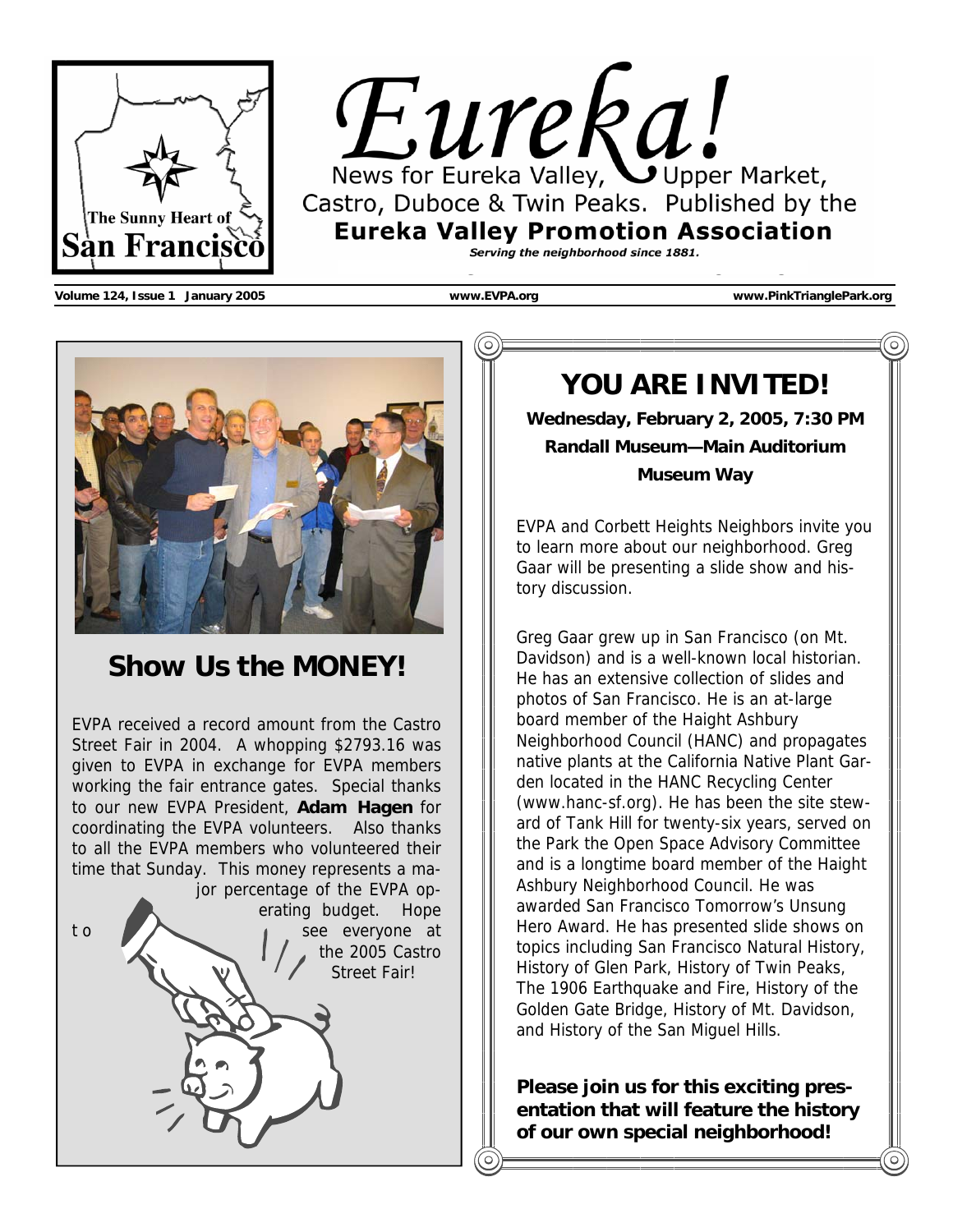## **EVPA General Membership Meeting Minutes**

Recorded By: Frank Weiss, Acting Secretary Date: November 18, 2004 Start Time: 7:30PM End Time: 8:35PM Number in Attendance: 23 Number of Voting Members: 20

Election of EVPA Officers and Directors for 2005 and EVPA Proclamations for Q4 2004 was held. President: Adam Hagen Treasurer: David Weiss Secretary: Frank Weiss Directors: Mike Babbitt, Lion Barnett, Gustavo Serina

Proclamations: Lisa Frazer, Adam Hagen, Jane Warner

#### **Motion #1:**

Approval of October 2004 General Membership Meeting minutes. Moved and seconded. Motion carried.

#### **Motion #2:**

Letter presented by David Weiss, to be sent to Supervisor Bevan Dufty, the San Francisco Board of Supervisors, and the San Francisco Planning

Department, requesting that any extension of bar hours past 2AM be prohibited unless both MUMC and EVPA provide letters of support.

Moved and seconded with typographical corrections.

Motion carried.

#### **Motion #3.**

Letter proposed by Mike Babbitt, to be sent to Mayor Newsom and Supervisor Bevan Dufty, urging the Mayor to veto Board of Supervisors legislation, as written, regarding the extension of tenancies to family members and domestic partners, because it eliminates landlords from the rental equation. Moved and seconded. Motion carried.

### Volume 1, Issue 1 **New EVPA Officers Elected**

At the November General Membership Meeting new officers and board members were elected for 2005. The officers are as follows.

 **President: Adam Hagen Secretary: Frank Weiss Treasurer: David Weiss** 

We also elected new at-large board members. They are: Mike Babbitt, Lion Barnett and Gustavo Serina. Our Past President, Joe Foster will serve on the board as well.



### **Neighborhood Residential Sales Data**

| <b>PROPERTY TYPE</b>       |    | # SOLD AVERAGE SALE |
|----------------------------|----|---------------------|
|                            |    | <b>PRICE</b>        |
| <b>Single-Family</b>       |    |                     |
| Condo/TIC                  | 47 | \$1,141,511         |
| 1 Bedroom                  | 17 | \$504,888           |
| 2 Bedroom                  | 49 | \$772,255           |
| 3 Bedroom                  | 12 | \$882,325           |
| <b>Multi-Unit Building</b> |    |                     |
| 2-Unit                     | 33 | \$1,141,853         |
| 3-Unit                     | 9  | \$1,459,556         |
| 4-Unit                     | 7  | \$1,425,857         |

*Data Provided by Adam Hagen, Coldwell Banker Real Estate*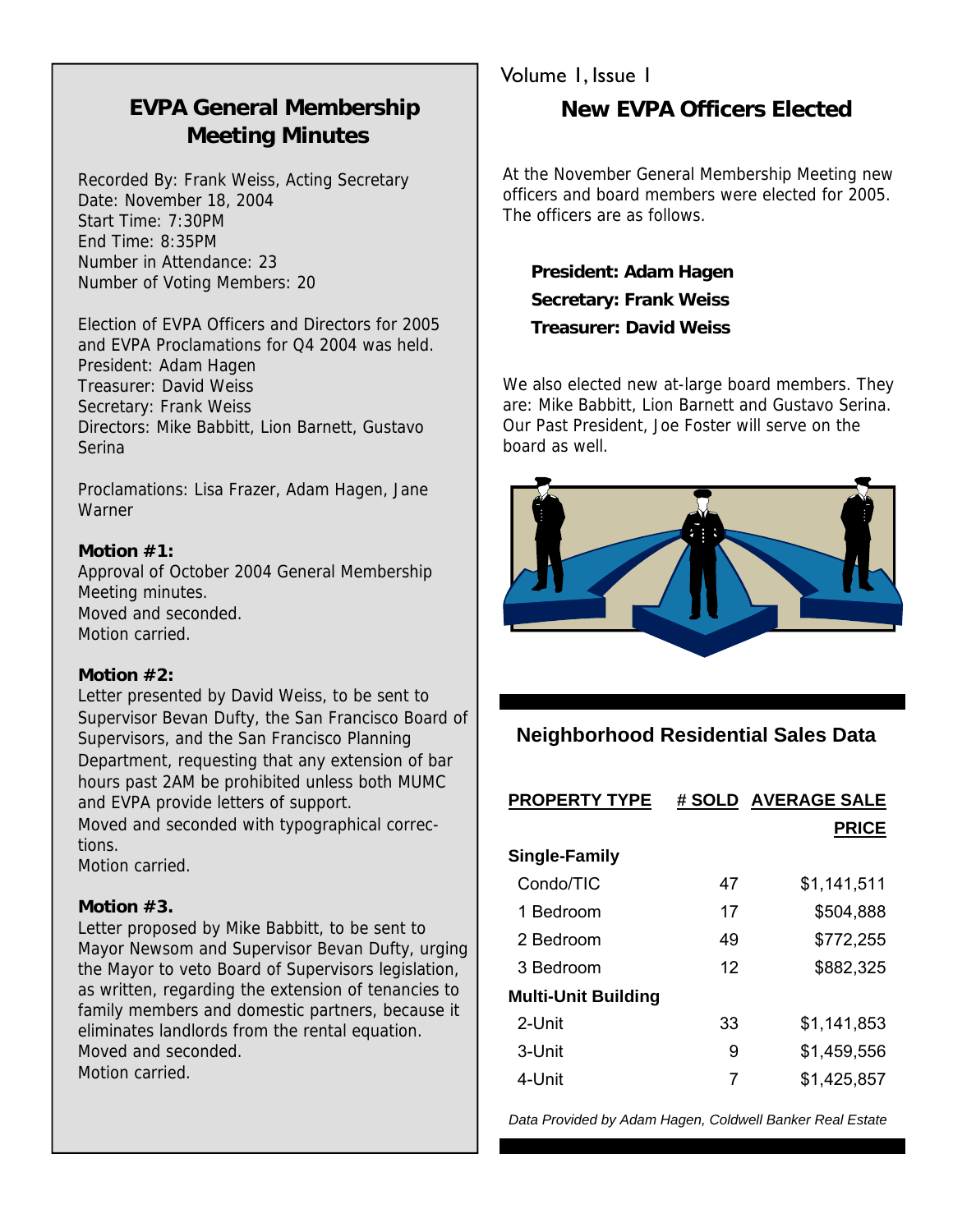### **ADVERTISE IN THE EUREKA!**

There is no better time to place and ad in the Eureka than now. Announcing our new incentive program – plan ahead and save some money while letting your neighbors know how best to support your business. Ad rates are as follows, to sign up please contact Gustavo Serina at gserina@aol.com.

1 month, \$35 9 months, \$225

3 months, \$90 12 months, \$270

6 months, \$165



THE EPSTEIN GROUP Attorneys & Counselors at Law Landlord/Tenant ◆Wrongful Eviction ◆Bankruptcy Employment ◆Wrongful Termination ◆Discrimination Personal Injury ◆ Auto Accidents ◆ Real Estate Collections ◆Collections Defense ◆Consumer Rights  $\bigstar$ FREE CONSULTATIONS  $\bigstar$ TELEPHONE (415) 863-5718 THIRD FLOOR

2358 MARKET STREET SAN FRANCISCO, CA 94114

FACSIMILE (415) 863-8719 WWW.EPSTEINGROUP.COM



Mail Boxes • Packing • US/International Shipping • Notary Public

Faxing & Copying • Office Supplies • Cards • Keys • Laminating



**2362 Market Street** 

Want to clean up our neighborhoods? Green the City? Help solve homelessness, and promote sensible housing policy?



FRANCISCO Join SF's grass-roots quality of life group! free to join: www.plancsf.org

#### Dependable Dad - Handyman

| Install shelving           | Some plumbing/electric         |  |
|----------------------------|--------------------------------|--|
| Make a door fit            | <b>Restore/install artwork</b> |  |
| Pack things to ship        | <b>Built bookcase to fit</b>   |  |
| Small carpentry jobs       | <b>Consumer advice</b>         |  |
| Organize your storage      | Short notice jobs              |  |
| Put together kit furniture | Organize a move                |  |
| Bob 431-8428               | bob@bobburnside.com            |  |